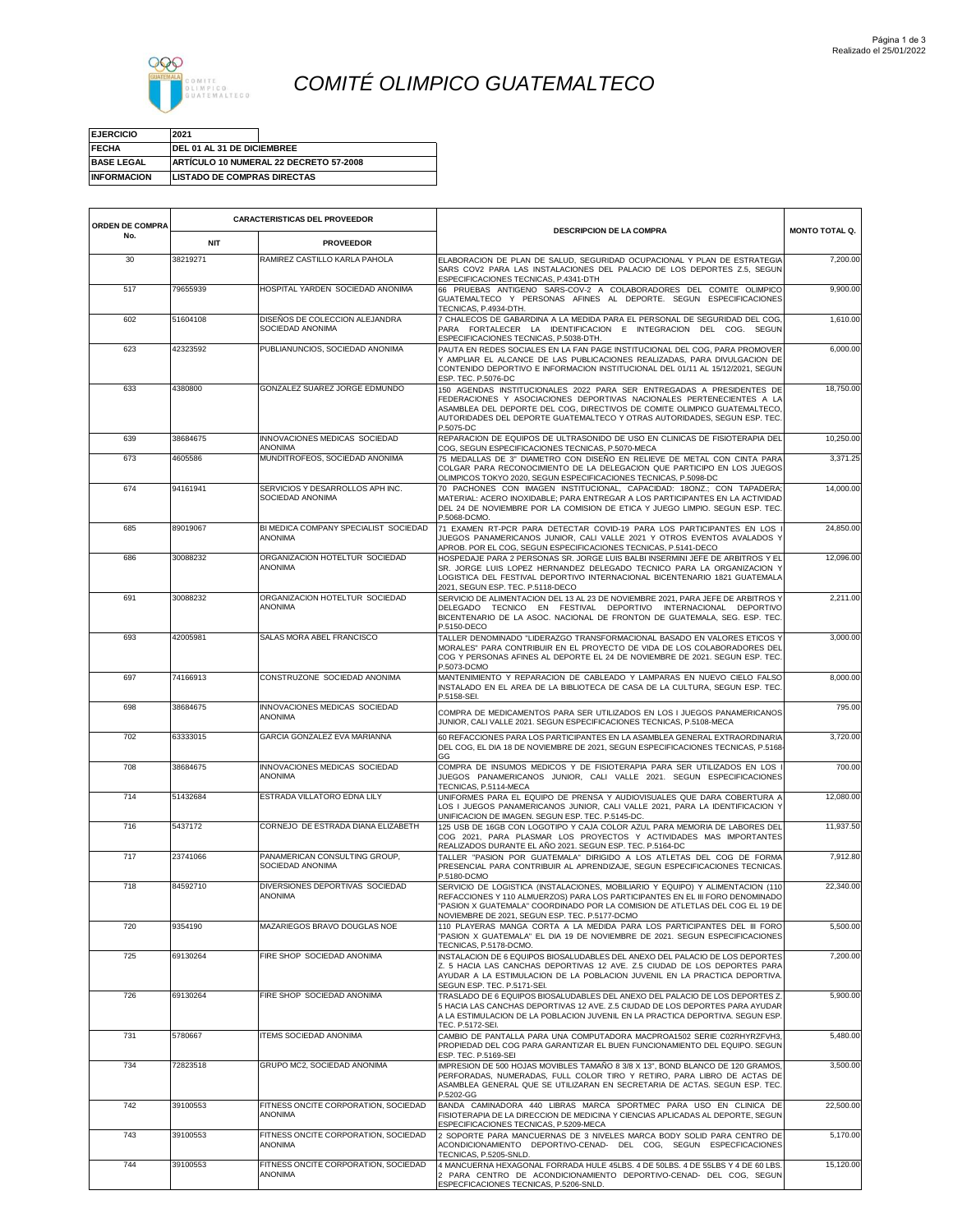

## *COMITÉ OLIMPICO GUATEMALTECO*

| <b>EJERCICIO</b>   | 2021                               |                                        |
|--------------------|------------------------------------|----------------------------------------|
| <b>FECHA</b>       | <b>IDEL 01 AL 31 DE DICIEMBREE</b> |                                        |
| <b>BASE LEGAL</b>  |                                    | ARTÍCULO 10 NUMERAL 22 DECRETO 57-2008 |
| <b>INFORMACION</b> | <b>LISTADO DE COMPRAS DIRECTAS</b> |                                        |

| ORDEN DE COMPRA           |            | <b>CARACTERISTICAS DEL PROVEEDOR</b>                                |                                                                                                                                                                                                                                                                                                                                |                       |
|---------------------------|------------|---------------------------------------------------------------------|--------------------------------------------------------------------------------------------------------------------------------------------------------------------------------------------------------------------------------------------------------------------------------------------------------------------------------|-----------------------|
| No.                       | <b>NIT</b> | <b>PROVEEDOR</b>                                                    | <b>DESCRIPCION DE LA COMPRA</b>                                                                                                                                                                                                                                                                                                | <b>MONTO TOTAL Q.</b> |
| 745                       | 576937K    | PROYECTOS EMPRESARIALES SOCIEDAD<br><b>ANONIMA</b>                  | SERVICIO DE CARGA DE SPRAY AROMATIZANTE PARA LOS BAÑOS DE LAS INSTALACIONES<br>DEL COG EN LOS EDIFICIOS UBICADOS EN 10A. CALLE 2-28, Z.9 Y EN 26 CALLE, 9-31 Z.5<br>PALACIO DE LOS DEPORTES, CORRESPONDIENTE AL MES DE DICIEMBRE 2021. SEGUN<br>ESP. TEC. PED.5183-SEI                                                         | 3,400.01              |
| 746                       | 25505645   | BARBOSA JOCOL MARIA VICTORIA                                        | 200 DISPENSADOR 2 ONZ. TIPO SPRAY DE ALCOHOL AL 70% Y 200 PAQUETES DE TOALLAS<br>DESINFECTANTES PARA KIT DE VIAJE DE LA DELEGACION QUE PARTICIPARA EN LOS<br>JUEGOS PANAMERICANOS JUNIOR, CALI VALLE 2021, SEGUN ESPECIFICACIONES<br>TECNICAS, P.5152-MECA                                                                     | 4,850.00              |
| 747                       | 97132640   | LITOIMAGEN SOCIEDAD ANONIMA                                         | 75 CAJAS PARA RECONOCIMIENTO PARA LAS MEMORIAS DE PARTICIPACION EN LOS<br>JUEGOS OLIMPICOS TOKYO 2020, SEGUN ESP. TEC. P.5208-DC                                                                                                                                                                                               | 17,500.00             |
| 748                       | 97132640   | LITOIMAGEN SOCIEDAD ANONIMA                                         | 75 MEMORIAS DE PARTICIPACION EN LOS JUEGOS OLIMPICOS TOKYO 2020 PARA PLASMAR<br>LA PARTICIPACION DE LA DELEGACION GUATEMALTECA, SEGUN ESP. TEC. P.5146-DC                                                                                                                                                                      | 23,375.00             |
| 749                       | 37391917   | SERVICOMP DE GUATEMALA SOCIEDAD<br><b>ANONIMA</b>                   | 3 COMPUTADORAS DE ESCRITORIO MARCA HP MODELO 400 G7, PARA USO DEL PERSONAL<br>ADMINISTRATIVO DEL COG, SEGUN ESPECIFICACIONES TECNICAS, P.5210-SEI                                                                                                                                                                              | 24,900.00             |
| 750                       | 63333015   | GARCIA GONZALEZ EVA MARIANNA                                        | 40 REFACCIONES PARA LOS PARTICIPANTES EN LA ASAMBLEA GENERAL ORDINARIA DEL<br>COG, EL DIA 7 DE DICIEMBRE DE 2021, SEGUN ESPECIFICACIONES TECNICAS, P.5212-GG                                                                                                                                                                   | 3,140.00              |
| 754                       | 39100553   | FITNESS ONCITE CORPORATION, SOCIEDAD<br><b>ANONIMA</b>              | 12 BANDAS ELASTICAS DE RESISTENCIA COLOR AZUL TENSION FUERTE Y 12 BANDAS<br>ELASTICAS COLOR ROJO TENSION MEDIA PARA EL CENAD DEL COG. PARA LA<br>PREPARACION FISICA DE LOS DEPORTISTAS DE LAS DIFERENTES FEDERACIONES Y<br>ASOCIACIONES DEPORTIVAS NACIONALES. SEGUN ESPECIFICACIONES TECNICAS, P.4749-<br>SNLD.               | 6,480.00              |
| 755                       | 86447920   | EQUIPACIONES Y REPRESENTACIONES<br>DEPORTIVAS SOCIEDAD ANONIMA      | 40 CHUMPAS UNISEX A LA MEDIDA PARA LOS PARTICIPANTES EN LA ASAMBLEA GENERAL<br>ORDINARIA DEL COG EL 7 DE DICIEMBRE DE 2021 PARA OBTENER UNIFORMIDAD EN LA<br>REPRESENTACION DE LA INSTITUCION E IDENTIFICACION DEL EQUIPO DE TRABAJO<br>SEGUN. ESP. TEC. P-5213-GG.                                                            | 17,000.00             |
| 757                       | 23146729   | TRULEN DE CENTROAMERICA SOCIEDAD<br><b>ANONIMA</b>                  | SERVICIO DE SANITIZACION POR 4 VISITAS EN LOS INTERIORES DE LAS DIFERENTES<br>AREAS DEL GIMNASIO DE ALTO RENDIMIENTO DEL COG, CORRESPONDIENTE AL MES DE<br>NOVIEMBRE DE 2021. SP.7590-SEI.                                                                                                                                     | 1,600.00              |
| 758                       | 23146729   | TRULEN DE CENTROAMERICA SOCIEDAD<br><b>ANONIMA</b>                  | SERVICIO DE SANITIZACION POR 4 VISITAS EN LOS INTERIORES DE LAS DIFERENTES<br>AREAS DEL EDIFICIO Y CASA DE LA CULTURA DEL COG. CORRESPONDIENTE AL MES DE<br>NOVIEMBRE DE 2021. SP. 7591-SEI.                                                                                                                                   | 5,428.56              |
| 759                       | 38684675   | INNOVACIONES MEDICAS SOCIEDAD<br><b>ANONIMA</b>                     | BALANZA CON TALLIMETRO SECA 777 PARA USO EN CLINICA MEDICA DE LA DIRECCION DE<br>MEDICINA Y CIENCIAS APLICADAS AL DEPORTE DEL COG. SEGUN ESPECIFICACIONES<br>TECNICAS, P.5211-MECA                                                                                                                                             | 7,255.00              |
| 762                       | 8157812    | CORREO DIRECTO SOCIEDAD ANONIMA                                     | SERVICIO DE POBOX PARA ENVIAR Y RECIBIR CORRESPONDENCIA NACIONAL E<br>INTERNACIONAL PARA USO DEL COG. CORRESPONDIENTE AL MES DE DICIEMBRE DE 2021<br>SP.7714-SEI.                                                                                                                                                              | 486.03                |
| 767                       | 7543972    | CECOBA SOCIEDAD ANONIMA                                             | ALIMENTACION P/DAVID GARCIA LOPEZ DEL 17 AL 23/10/2021 QUIEN IMPARTIRA EL CURSC<br>DE PREPARACION PARA CERTIFICACION DE ESPECIALISTA EN ENTRENAMIENTO DE LA<br>FUERZA Y EL ACONDICIONAMIENTO Y SISTEMA DE SEMINARIOS DE CIERRE DE BRECHAS<br>PARA ENTRENADORES DEPORTIVOS DEL 16 AL 22/10/2021, SEGUN ESP. TEC. P.5059-DFAD    | 1,061.50              |
| 768                       | 23146729   | TRULEN DE CENTROAMERICA SOCIEDAD<br><b>ANONIMA</b>                  | SERVICIO DE SANITIZACION POR 3 VISITAS EN LOS INTERIORES DE LAS DIFERENTES<br>AREAS DEL GIMNASIO DE ALTO RENDIMIENTO DEL COG, CORRESPONDIENTE AL MES DE<br>DICIEMBRE DE 2021. SP.7755-SEI                                                                                                                                      | 1,200.00              |
| 769                       | 23146729   | TRULEN DE CENTROAMERICA SOCIEDAD<br>ANONIMA                         | SERVICIO DE SANITIZACION POR 3 VISITAS EN LOS INTERIORES DE LAS DIFERENTES<br>AREAS DEL EDIFICIO Y CASA DE LA CULTURA DEL COG. CORRESPONDIENTE AL MES DE<br>DICIEMBRE DE 2021. SP. 7756-SEI.                                                                                                                                   | 4,071.42              |
| 772                       | 7543972    | CECOBA SOCIEDAD ANONIMA                                             | HOSPEDAJE P/DAVID GARCIA LOPEZ DEL CURSO DE PREPARACION PARA CERTIFICACION<br>DE ESPECIALISTA EN ENTRENAMIENTO DE LA FUERZA Y EL ACONDICIONAMIENTO Y<br>SISTEMA DE SEMINARIOS DE CIERRE DE BRECHAS PARA ENTRENADORES DEPORTIVOS<br>DEL 16 AL 22 DE OCTUBRE, SEGUN ESP. TEC. P.5058-DFAD.                                       | 3,763.20              |
| GESTION DE GASTO 5498104  |            | COMUNICACIONES CELULARES SOCIEDAD<br><b>ANONIMA</b>                 | 15 SERVICIOS DE TELEFONIA CELULAR DE 20GB ADECUADOS A LAS DIFERENTES<br>UNIDADES ADMINISTRATIVAS DEL COG, CORRESPONDIENTE AL PERIODO DEL 11/11/2021<br>AL 10/12/2021. P.5215-SEI                                                                                                                                               | 5,250.00              |
| GESTION DE GASTO 5498104  |            | COMUNICACIONES CELULARES SOCIEDAD<br><b>ANONIMA</b>                 | 4 PLANES DE INTERNET MOVIL DE 35GB ADECUADOS A LAS DIFERENTES UNIDADES<br>ADMINISTRATIVAS DEL COG, CORRESPONDIENTE AL PERIODO DEL 11/11/2021 AL<br>10/12/2021. P.5216-SEI.                                                                                                                                                     | 1,996.00              |
| GESTION DE GASTO 5498104  |            | COMUNICACIONES CELULARES SOCIEDAD<br><b>ANONIMA</b>                 | 4 SERVICIOS DE TELEFONIA CELULAR DE 30GB ADECUADOS A LAS DIFERENTES UNIDADES<br>ADMINISTRATIVAS DEL COG, CORRESPONDIENTE AL PERIODO DEL 11/11/2021 AL<br>10/12/2021. P.5214-SEI.                                                                                                                                               | 2,600.00              |
| GESTION DE GASTO 5498104  |            | COMUNICACIONES CELULARES SOCIEDAD<br>ANONIMA                        | 6 PLANES DE INTERNET MOVIL DE 15GB ADECUADOS A LAS DIFERENTES UNIDADES<br>ADMINISTRATIVAS DEL COG, CORRESPONDIENTES AL PERIODO DEL 11/11/2021 AL<br>10/12/2021. P.5194-SEI                                                                                                                                                     | 1,794.00              |
| GESTION DE GASTO 5498104  |            | COMUNICACIONES CELULARES SOCIEDAD<br><b>ANONIMA</b>                 | 7 SERVICIOS DE TELEFONIA CELULAR DE 40GB ADECUADOS A LAS DIFERENTES UNIDADES<br>ADMINISTRATIVAS DEL COG, CORRESPONDIENTE AL PERIODO DEL 11/11/2021 AL<br>10/12/2021. P.5195-SEI.                                                                                                                                               | 6,050.02              |
| GESTION DE GASTO 5498104  |            | COMUNICACIONES CELULARES SOCIEDAD<br>ANONIMA                        | 8 SERVICIOS DE TELEFONIA CELULAR DE 16GB ADECUADOS A LAS DIFERENTES UNIDADES<br>ADMINISTRATIVAS DEL COG, CORRESPONDIENTES AL PERIODO DEL 11/11/2021 AL<br>10/12/2021. P.5197-SEI                                                                                                                                               | 2.400.00              |
| GESTION DE GASTO 5498104  |            | COMUNICACIONES CELULARES SOCIEDAD<br>ANONIMA                        | 9 SERVICIOS DE TELEFONIA CELULAR DE 6GB ADECUADOS A LAS DIFERENTES UNIDADES<br>ADMINISTRATIVAS DEL COG, CORRESPONDIENTES AL PERIODO DEL 11/11/2021 AL<br>10/12/2021, P.5196-SEI                                                                                                                                                | 1,341.00              |
| GESTION DE GASTO 14943611 |            | LAX TRAVEL, SOCIEDAD ANONIMA                                        | ARRENDAMIENTO DE 2 VEHICULOS COMPACTOS PARA LA MOVILIZACION DE LA<br>DELEGACION PARTICIPANTE DE LOS I JUEGOS PANAMERICANOS JUNIOR CALI VALLE 2021<br>EN LA CIUDAD DE DE CALI, COLOMBIA DEL 23 DE NOVIEMBRE AL 6 DE DICIEMBRE DE 2021<br>SEGUN ESP. TEC. P.5192-DECO.                                                           | 20,796.56             |
| GESTION DE GASTO 68136102 |            | LOPEZ BARRERA FRANK REYNALDO                                        | ARRENDAMIENTO DE EQUIPO DE VIDEO (1 CAMARA SONY A7III FULL FRAME CON BATERIA Y<br>CARGADOR, 1 LENTE SONY 24-105MM F4 FULL FRAME Y 1 LENTE SIGMA 100-400MM F5 FULL<br>FRAME) PARA DAR COBERTURA A LOS I JUEGOS PANAMERICANOS JUNIOR, CALI VALLE<br>2021 DEL 23/11/2021 AL 6/12/2021, SEGUN ESPECIFICACIONES TECNICAS. P.5198-DC | 3,500.00              |
| GESTION DE GASTO 4863461  |            | COMPAÑIA INTERNACIONAL DE PRODUCTOS<br>Y SERVICIOS SOCIEDAD ANONIMA | SERVICIO DE ARRENDAMIENTO DE FOTOCOPIADORA DEL MES DE DICIEMBRE DE 2021<br>PARA USO DEL PERSONAL DE LA UNIDAD DE APOYO A LA GESTION ADMINISTRATIVA DE<br>FADNS DE COG. SP.7759-SEI                                                                                                                                             | 1,750.00              |
| GESTION DE GASTO 4863461  |            | COMPAÑIA INTERNACIONAL DE PRODUCTOS<br>Y SERVICIOS SOCIEDAD ANONIMA | SERVICIO DE ARRENDAMIENTO DE FOTOCOPIADORA DEL MES DE NOVIEMBRE DE 2021<br>PARA USO DEL PERSONAL DE LA UNIDAD DE APOYO A LA GESTION ADMINISTRATIVA DE<br>FADNS DE COG. SP.7592-SEI                                                                                                                                             | 1,750.00              |